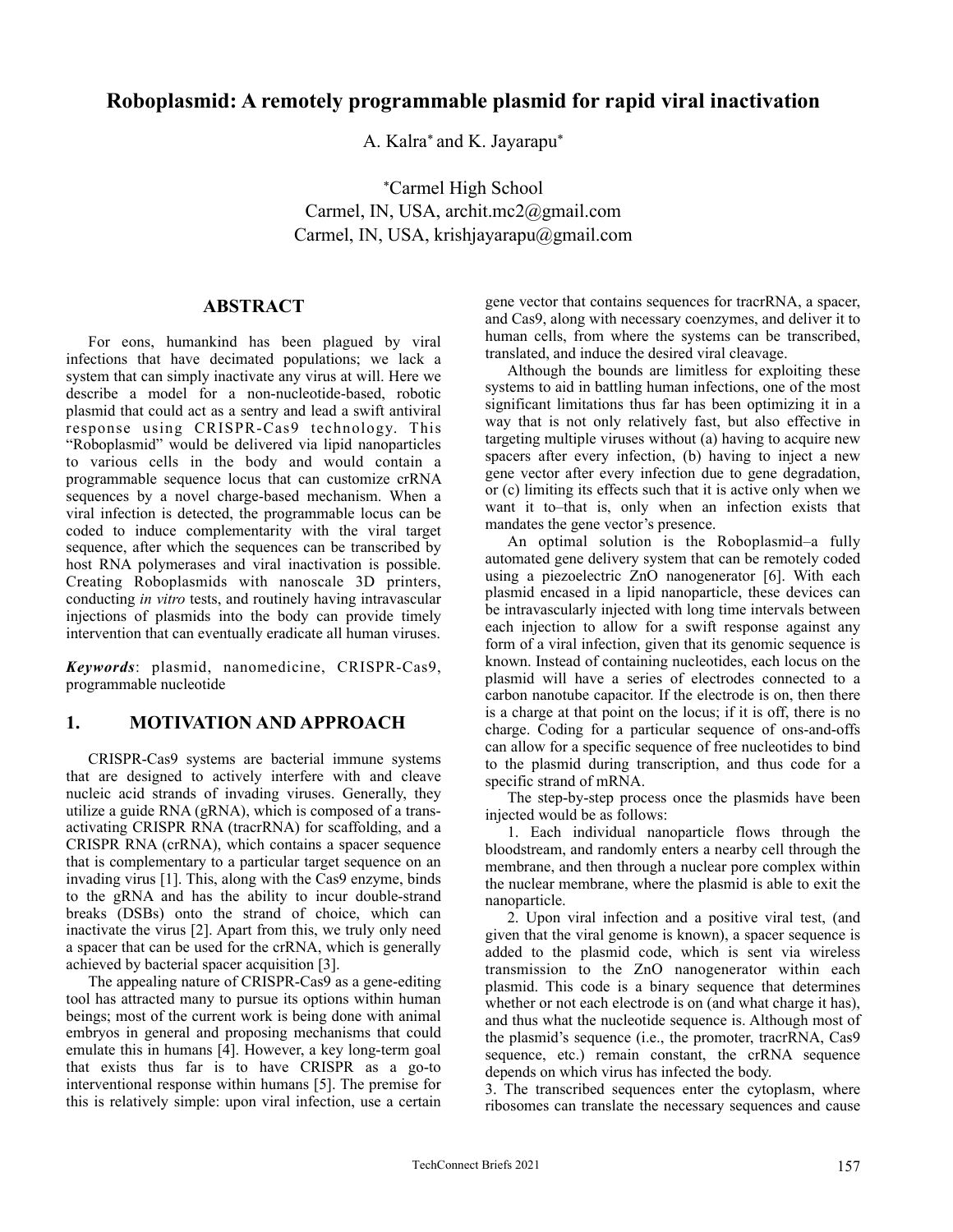the formation of the CRISPR-Cas9 complex, which can cleave the viral nucleic acid sequence and inactivate it.

4. Upon a subsequent negative viral test, wireless transmission is used to turn all the electrodes on the plasmids off so it remains inactivated until another infection occurs.

## **2. LOGISTICAL ORGANIZATION**

Here we outline three key features of this Roboplasmid that we believe can facilitate its implementation–– analogousness to DNA, programmability, and sustainability––and describe its feasibility in the context of current advances in the field.

The Roboplasmid itself would act as a DNA analogue by having a nearly identical backbone to that of DNA; however, instead of having nucleobases attached to the phosphodiester backbone, there will be a carbon nanotubebased capacitor linked to multiple electrodes that can be charged a complementary amount to another nucleotide that can facilitate base pairing. As an example, if the plasmid needed to code for thymine, there must be two active electrodes, each exactly charged to induce complementarity with an adenine nucleotide.

This nanotube must have a diameter between 11 and 13 Å since this is the average width of a nucleotide–if the diameter of the nanotube was larger than this, then RNA Polymerase II (RNAP II) would likely not have a binding affinity for the plasmid. Ie et al. [7] have already demonstrated that oligothiophenes can be used for "electron hopping" and acting as nanoelectrodes; incorporating some oligothiophene moieties and having an intercalated carbon nanotube can allow for it to act as a capacitor with electrodes to fulfill our purposes.

The Cas9 gene locus and the gRNA must both be expressed by the plasmid for a functional response. It has been accepted that gRNA is a limiting factor to the efficiency of the CRISPR/Cas9 system; therefore, usage of a mono-promoter system may alleviate expression issues and will decrease the genome size of the Roboplasmid [8]. The vector design for our Roboplasmid will represent one designed already [9]. Modifications would include the removal of BsmBI restriction sites (for gene insertion) as well as the AmpR gene, which is unnecessary because of no selection.

In the event that a person becomes infected and tests positive for a certain virus, the goal would be to (1) determine a target locus that should be cleaved to inactivate the virus, and (2) select a short crRNA sequence within this locus that is roughly 20 nucleotides upstream of a PAM site for the Cas9 enzyme, to aid in specificity. A target locus should be chosen such that it is conserved and does not often change due to mutations; additionally, cleaving it should result in loss of vital viral activity (such as sequences encoding capsid or outer viral glycoproteins needed for entry), and thus stop the infection in its track. Since most viruses that commonly cause infection have been sequenced, we can determine a target sequence to encode the crRNA relatively easily. To actually translate this into real sequences, we must use a signaling mechanism to relay information to each Roboplasmid, hence the presence of piezoelectric ZnO nanogenerators to accept wireless signals [6].



Figure 1: Plasmid sequence. The plasmid includes the sequences for the promoter, gRNA scaffold (tracrRNA and crRNA), HDV ribozyme, IRES, Cas9, and pA. The crRNA will be encoded by wireless transmission to the ZnO nano generator, which is located at the center of the plasmid and attached to the backbone via a conductive silicon "tube."

To code for a particular nucleotide sequence, a twostage binary protocol will be used: since A-T base pairs have two hydrogen bonds but C-G pairs have three, the first binary sequence will indicate whether two or three electrodes are active for a certain base pair locus, with 1 indicating three active electrodes, and 2 indicating two. Then, the second binary sequence would use an if-then protocol to indicate which nucleotide is actually being coded for: in sites that had a value of "1" for the first sequence, three "1" values would execute a code that already incorporated the partial charges for guanine, while three "0" values would cause the partial charges for cytosine to be executed onto the electrode. Similarly, in sites that had a value of "0" for the first sequence, two "1" values would execute a program charging the electrodes to have partial charges matching those of adenine, and two "0" values would cause two electrodes to be charged like thymine. Translating this binary protocol and then sending a wireless signal to the nanogenerator could provide a simple way of transmitting codes for plasmid sequences [6].

#### **3. RISK ANALYSIS**

Now we describe some issues that may be associated with Roboplasmid implementation and some counterplans designed to prevent them. Namely, these risks are (1) how human RNAP II can maintain binding specificity and accuracy when transcribing the Roboplasmid sequences, (2) dosage size and distribution of Roboplasmids throughout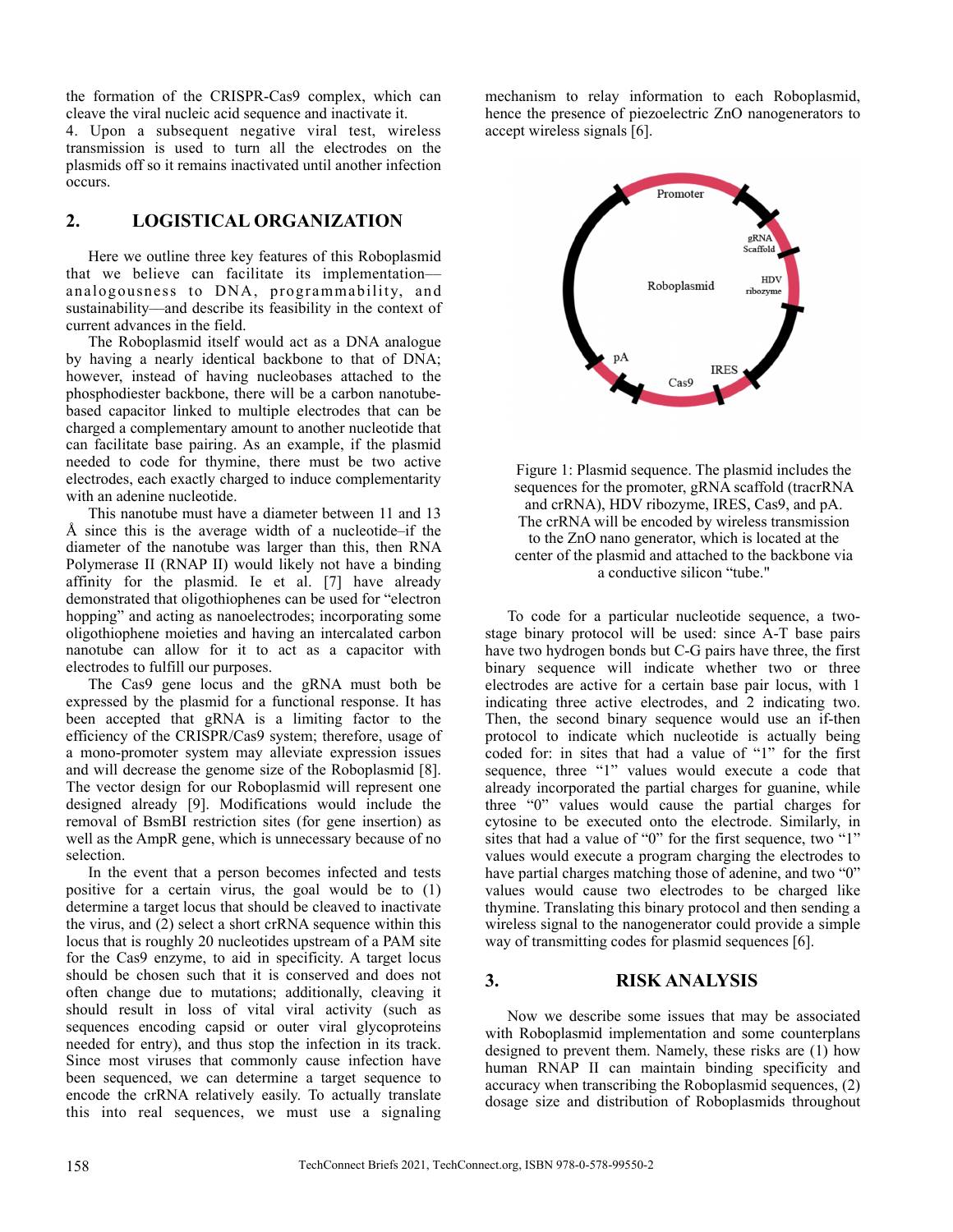the body, and (3) what happens to the plasmids after a host cell undergoes apoptosis.

Transcription initiation through an RNAP II-dependent method requires multiple factors such as those of the TATAbox binding protein (TBP), transcription factors, and GTFs among other necessary factors naturally available within the nucleus [9]. Some factors require dsDNA so the promoter region will be double-stranded [10]. The TBP affinity (and other proteins) may rely on chromatin structure [11], but the relative flexibility of the Roboplasmid will likely subsidize any steric issues. The promoter needs not to be programmed specifically, so a consensus sequence can be used. Concerning RNAP II, the cleft is about 25 Å wide [12], which leaves a conservative estimate of 11-12 Å left for the width of the nanotube capacitor. The single-stranded template strand of the Roboplasmid allows for relative ease for backbone structural conformation changes to occur during initiation.

Solid lipid nanoparticles containing the Roboplasmid will be administered intravenously similar to modern gene therapy methods [13]. Biodistribution is a major factor to consider to maximize effectiveness [14], and accumulation within the liver and spleen is common [15]. Physicochemical properties of nanoparticles such as size, shape, surface charge, surface chemistry will have to be taken into account for future design as they influence biodistribution [16]. Similar applications use lipid nanoparticle concentration at about 2.0 x 1011 particles/mL [17]; however, this varies, so the most effective dosage should be considered for the future.

Given that up to 10 billion human cells undergo apoptosis every day [18], it is a reasonable concern that many of the plasmids delivered may render themselves useless within a very short period of time once their host cells die. To circumvent this, we propose that each plasmid store 2-3 lipid nanoparticle "templates" in addition to a mechanically connected charge indicator; if a cell undergoes apoptosis, then the charge the indicator is exposed to will change, inducing a conformational change that can cause a release of one of the nanoparticle templates. This template can then encase the plasmid, which will then be able to enter a nearby cell's nuclear membrane and remain there for further activities. Once all of the nanoparticle templates run out, the bare Roboplasmid, which has already been described as mimicking actual DNA structure to a certain extent, can be degraded by Caspase-activated DNase, which normally degrades an apoptotic cell's DNA. Thus, we can prolong the lifetime of a Roboplasmid.

#### **4. CONCLUSIONS**

If this model is successfully implemented, it is possible that there may be a massive paradigm shift in the way viral outbreaks and individual infections are handled. If this technology had been available to us in the past, it is quite possible that some of the dire impacts of the COVID-19 pandemic itself could have been prevented or at the very least significantly lessened immediately after the viral genome was sequenced. We go forth with this project with the high hopes that we and future generations may be able to grow up in a world that lacks any of the catastrophic losses and tragedies that have come in 2020-2021, or deaths due to viral infections of any kind.

### **REFERENCES**

- [1] [1] Ran, F. A., Hsu, P. D., Wright, J., Agarwala, V., Scott, D. A., & Zhang, F. (2013). Genome engineering using the CRISPR-Cas9 system. Nature Protocols, 8(11), 2281–2308. https://doi.org/ 10.1038/nprot.2013.143
- [2] Gasiunas, G., Barrangou, R., Horvath, P., & Siksnys, V. (2012). Cas9–crRNA ribonucleoprotein complex mediates specific DNA cleavage for adaptive immunity in bacteria. Proceedings of the National Academy of Sciences, 109(39), E2579–E2586.
- [3] McGinn, J., & Marraffini, L. A. (2019). Molecular mechanisms of CRISPR–Cas spacer acquisition. Nature Reviews Microbiology, 17(1), 7–12. https:// doi.org/10.1038/s41579-018-0071-7
- [4] Baumann, K. (2017). CRISPR–Cas becoming more human. Nature Reviews Molecular Cell Biology, 18(10), 591–591.
- [5] Barrangou, R., & Doudna, J. A. (2016). Applications of CRISPR technologies in research and beyond. Nature Biotechnology, 34(9), 933–941.
- [6] Hu, Y., Zhang, Y., Xu, C., Lin, L., Snyder, R. L., & Wang, Z. L. (2011). Self-powered system with wireless data transmission. Nano Letters, 11(6), 2572–2577.
- [7] Ie, Y., Okamoto, Y., Inoue, T., Seo, T., Ohto, T., Yamada, R., Tada, H., & Aso, Y. (2020). Improving Intramolecular Hopping Charge Transport via Periodical Segmentation of  $\pi$ -Conjugation in a Molecule. Journal of the American Chemical Society.
- [8] Fujii, W., Kawasaki, K., Sugiura, K., & Naito, K. (2013). Efficient generation of large-scale genomemodified mice using gRNA and CAS9 endonuclease. Nucleic Acids Research, 41(20), e187–e187. https://doi.org/10.1093/nar/gkt772
- [9] Yoshioka, S., Fujii, W., Ogawa, T., Sugiura, K., & Naito, K. (2015). Development of a monopromoter-driven CRISPR/Cas9 system in mammalian cells. Scientific Reports, 5(1), 18341. https://doi.org/10.1038/srep18341
- [10] He, Y., Fang, J., Taatjes, D. J., & Nogales, E. (2013). Structural visualization of key steps in human transcription initiation. Nature, 495(7442), 481–486. https://doi.org/10.1038/nature11991
- [11] Zhang, Z., English, B. P., Grimm, J. B., Kazane, S. A., Hu, W., Tsai, A., Inouye, C., You, C., Piehler, J., & Schultz, P. G. (2016). Rapid dynamics of general transcription factor TFIIB binding during preinitiation complex assembly revealed by singlemolecule analysis. Genes & Development, 30(18), 2106–2118.
- [12] Imbalzano, A. N., Kwon, H., Green, M. R., & Kingston, R. E. (1994). Facilitated binding of TATA-binding protein to nucleosomal DNA.